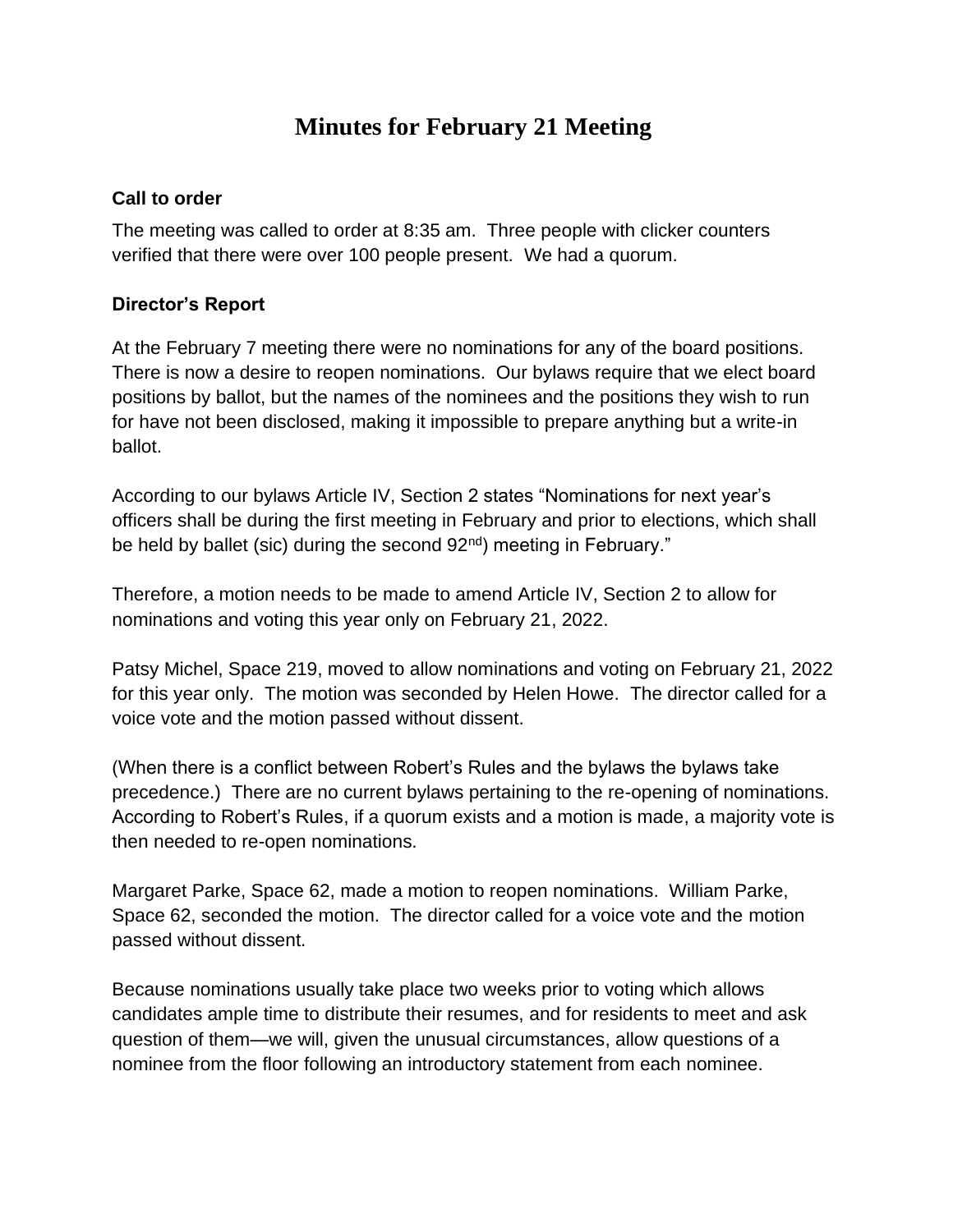I urge you to not only consider the experience and qualifications of a nominee, but whether they understand the commitment the position will require.

The Director declared the floor is now open for nominations for Director.

Ron Baird, Space 49, nominated **Terry Uhler for Director**. Terry Uhler accepted the nomination and gave a brief description of his business experience. Willie Wallace asked for his vision for the future. Terry said he hoped to unify the park and have more people volunteering and working together.

The Director called for other nominations and there were none. Ron Thiesen moved that the nominations be closed for the Director position.

The Director called for nominations for Secretary. Mary Morris, Space 188, nominated **Jim Rappel for Secretary**. Jim accepted the nomination and described his 15 years in the park and his HOA management experience.

Terry Uhler, Space 124, nominated **Ronda Mittermiller for Treasurer**. Ronda accepted the nomination. She said it was a difficult year, but we got through it and she thought the coming year would be better.

Tom Meeker moved that all three nominees be elected by acclamation. Peggy Hansen, Space 226, seconded the motion. They were elected by loud applause throughout the room.

The Director opened nominations for **Manufactured Home Rep**. James Beckham, Space 182, nominated **Lora Munsterman**. Ron Thiesen seconded the motion. She was elected by acclamation.

The Director called for nominations for RV Representative. There were no nominations so the nominations for RV Rep were closed. The director indicated that the newly elected board could fill the vacancy by appointment.

## **Secretary's Report**

Copies of the minutes for the February  $7<sup>th</sup>$  meeting is posted on the bulletin board near the main door to the clubhouse and on the hall bulletin board. There was a correction to those minutes that Tai Chi meets Wednesdays and Fridays at 9:00. Copies of today's minutes will be posted on the same bulletin boards.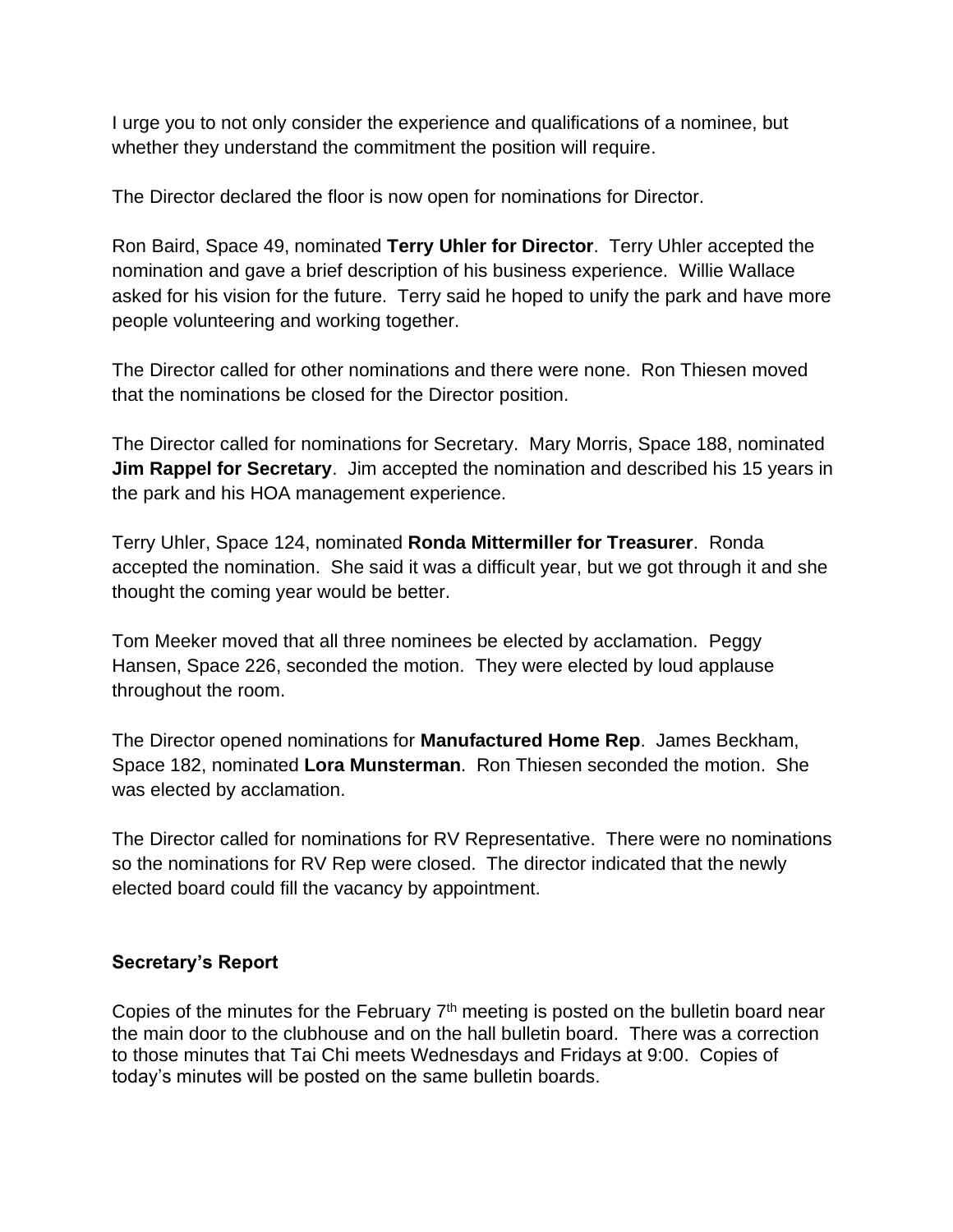Thank you to all the volunteers and a reminder that there is a Thank You Box near the right door complete with Thank You cards. Simply take a card, write a note and put the recipient's name on the envelope. She called out the Rock Painting class yesterday as an example.

# **Treasurer's report**

Ronda reported that she has gotten all of the receipts needed to close the books for January and there are financial reports on each table that include the Balance Sheet, Profit and Loss and Profit and Loss by Activities. She tries to always be available to answer specific questions after her work day ends at 5:00pm.

# **Old Business**

The popcorn popper is fixed! Thank you to Gill and Keith who have been given free popcorn for life!

## **New Business**

Regarding the letter some of you signed at the last meeting about maintenance of common areas, we have decided to withdraw that letter. I had planned to review

- The Owner Tenant rules for this park, but
- The Statement of Policy, and
- The State of Arizona law regarding 55 and over communities, which I had not yet done.

Instead, I took advantage of the opportunity to present the letter because of the obvious interest, comments voiced by this body and I apologize.

While there is some ambiguous language in all three documents, I strongly feel there would be no point the owner could not easily defeat should it come to that.

You all received, or should have received, the Owner/Tenant Rules and a copy of the Statement of Policy, when you came to this park, which clearly, and *repeatedly* states, that the owner must maintain facilities and common areas in a "safe and healthy" manner. However, it's clear the *residents* are responsible for day-to-day maintenance.

Instead, if I may, I'd like to suggest we ask for more financial consideration in keeping the courts in optimum condition to support those activities.

With respect to the pool not appearing clean, the argument is and would most likely continue to be, that because not all residents are showering before entering the pool, conceivably cleansing sunblock from the skin which causes 'bathtub ring', the fault lies with not with the maintenance, but with the users. On the other hand, an outdoor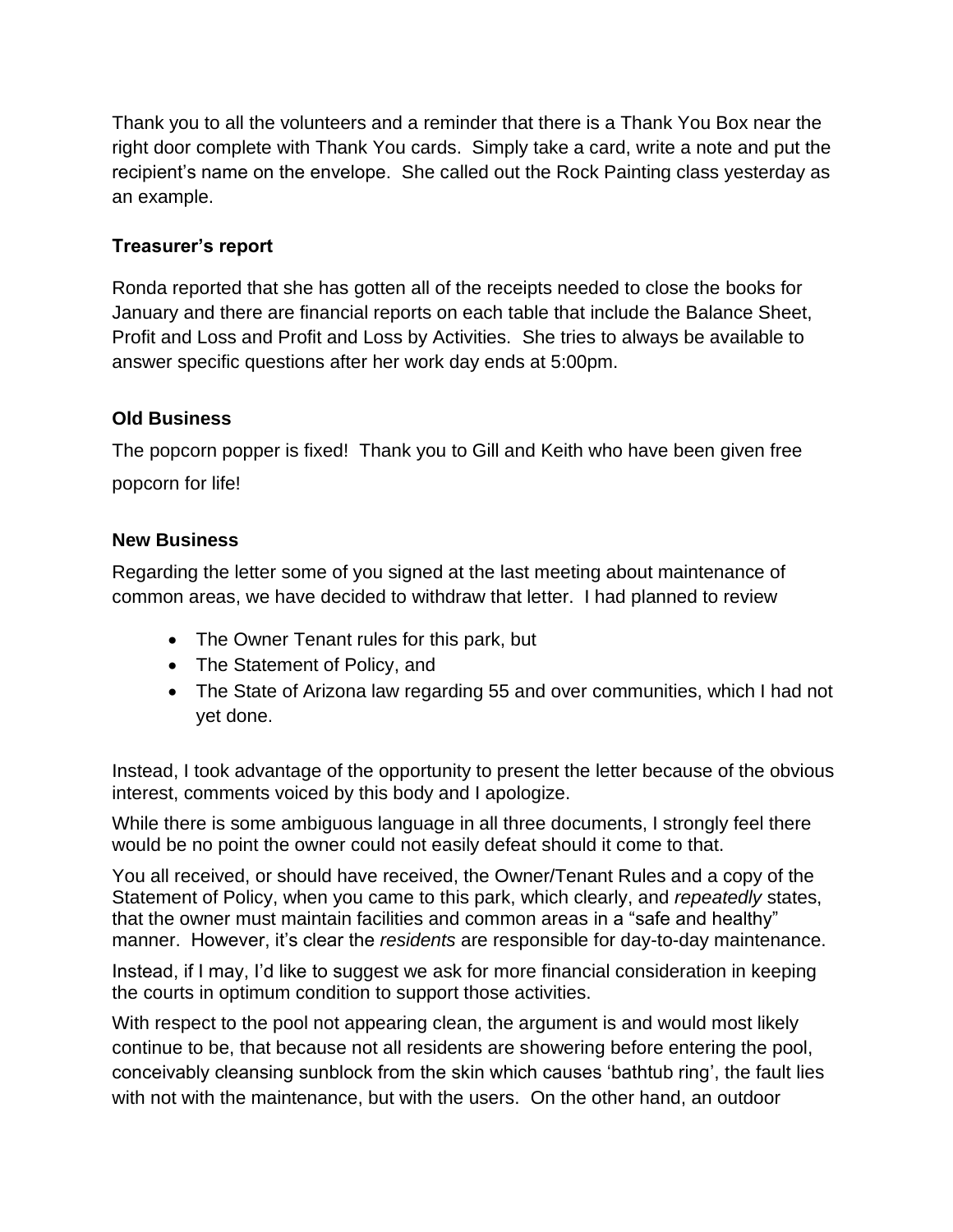shower spigot might encourage more people to rinse off, so perhaps we could at least ask for that.

Given that this is last day of our tenure on this board, we will pass the task onto the next board to pursue if they wish. I do have one more long-overdue project to take care of here, but not as your Director.

## **Activity Reports**:

Activity reports are suspended, unless there is a change or something new.

- **Janet Farchione** will be leading Tai Chi on Wednesday & Friday mornings at **9:00 am.**
- **Dawn Cappleman,** Space 265, Shuffleboard reminds us that:
	- o Battle of the Sexes is this Saturday at 9:00 am—Everyone welcome.
	- o There is a Tournament at Sun Vista. Sign up if you'd like to go.
	- o Shuffleboard Potluck is on Sunday from 12-2:00.
	- o We should support park management and only drive 10 miles per hour on the streets—even golf carts.
- **Terri Snyder,** Space 166, as the facilitator of Spring Fling thanked a large group of volunteers to make this event happen this year.

# **Questions & Comments:**

- **Judy Larson**, Space 131, spoke about sick dogs in the dog park. She has spoken to Kenny about sanitizing the area to keep the odor down for the residents and alleviating the spread of the illnesses.
- **Marni Eckroth** requests that everyone wear nametags in the clubhouse. They are available for purchase at #182 or 183. Cost is \$8 for one or \$15 for two.
- **Susan Tylke,** Space 175**,** reported that the pool deck looks dirty and it needs cleaning.
- **Penny Weigel**: Before I adjourn the meeting I'd like to say on behalf of this board, both past and present members, how much we appreciate all our volunteer leaders and helpers. Our volunteers are crucial to all that goes on here – particularly this year.
	- o I'd personally like to thank the unflappable Sandra Theisen, who never once threatened to resign, who more than met all my expectations, was always prepared for meetings and covered for me while Keith was in the hospital.
	- $\circ$  And Ronda our treasurer who accepted the position even though her time is extremely limited by her employment obligations.